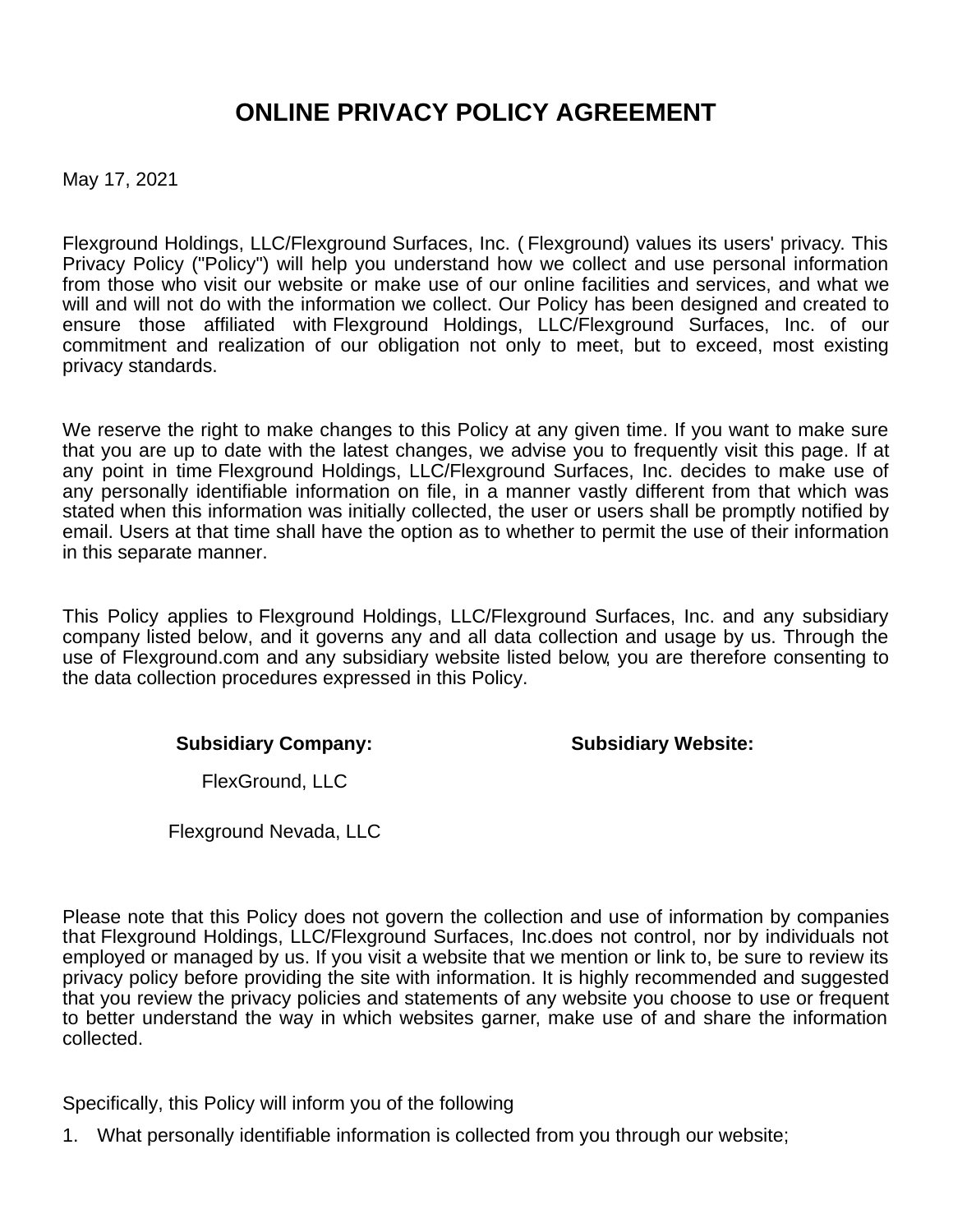- 2. Why we collect personally identifiable information and the legal basis for such collection;
- 3. How we use the collected information and with whom it may be shared;
- 4. What choices are available to you regarding the use of your data; and
- 5. The security procedures in place to protect the misuse of your information.

## Information We Collect

It is always up to you whether to disclose personally identifiable information to us, although if you elect not to do so, we reserve the right not to register you as a user or provide you with any products or services. This website collects various types of information, such as:

· Voluntarily provided information which may include your name, address, email address, billing and/or credit card information etc. which may be used when you purchase products and/or services and to deliver the services you have requested.

In addition, Flexground Holdings, LLC/Flexground Surfaces, Inc. may have the occasion to collect non-personal anonymous demographic information, such as age, gender, household income, political affiliation, race and religion, as well as the type of browser you are using, IP address, or type of operating system, which will assist us in providing and maintaining superior quality service.

Please rest assured that this site will only collect personal information that you knowingly and willingly provide to us by way of surveys, completed membership forms, and emails. It is the intent of this site to use personal information only for the purpose for which it was requested, and any additional uses specifically provided for on this Policy.

# Why We Collect Information and For How Long

We are collecting your data for several reasons:

- · To better understand your needs and provide you with the services you have requested;
- · To fulfill our legitimate interest in improving our services and products;
- · To send you promotional emails containing information we think you may like when we have your consent to do so;
- · To contact you to fill out surveys or participate in other types of market research, when we have your consent to do so;
- · To customize our website according to your online behavior and personal preferences.

The data we collect from you will be stored for no longer than necessary. The length of time we retain said information will be determined based upon the following criteria: the length of time your personal information remains relevant; the length of time it is reasonable to keep records to demonstrate that we have fulfilled our duties and obligations; any limitation periods within which claims might be made; any retention periods prescribed by law or recommended by regulators, professional bodies or associations; the type of contract we have with you, the existence of your consent, and our legitimate interest in keeping such information as stated in this Policy.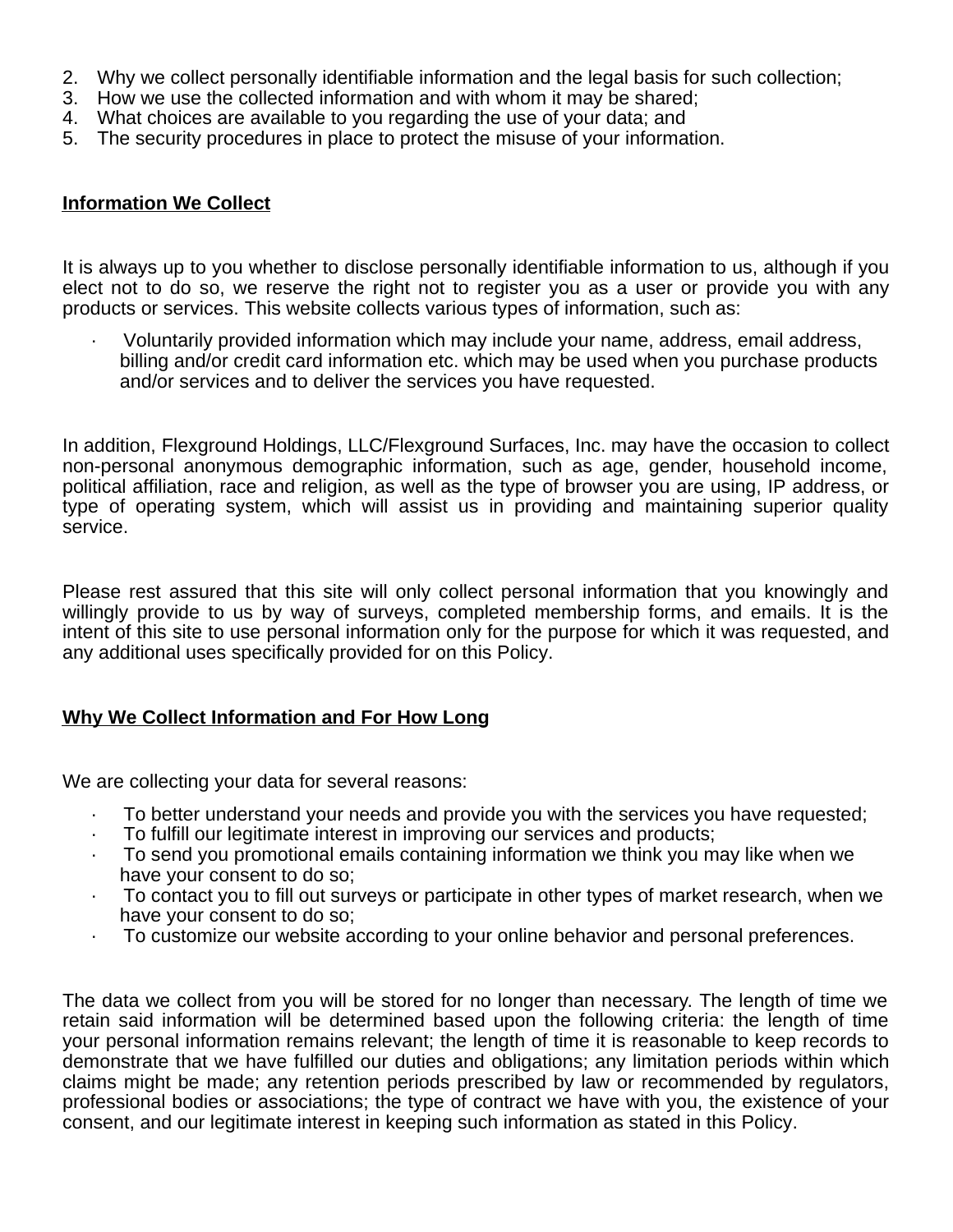# Use of Information Collected

Flexground Holdings, LLC/Flexground Surfaces, Inc. does not now, nor will it in the future, sell, rent or lease any of its customer lists and/or names to any third parties.

Flexground Holdings, LLC/Flexground Surfaces, Inc. may collect and may make use of personal information to assist in the operation of our website and to ensure delivery of the services you need and request. At times, we may find it necessary to use personally identifiable information as a means to keep you informed of other possible products and/or services that may be available to you from Flexground.com and its subsidiaries.

Flexground Holdings, LLC/Flexground Surfaces, Inc. and its subsidiaries may also be in contact with you with regards to completing surveys and/or research questionnaires related to your opinion of current or potential future services that may be offered.

Flexground Holdings, LLC/Flexground Surfaces, Inc.uses various third-party social media features including but not limited to Facebook, Instagram and other interactive programs. These may collect your IP address and require cookies to work properly. These services are governed by the privacy policies of the providers and are not within Flexground Holdings, LLC/Flexground Surfaces, Inc.'s control.

## Disclosure of Information

Flexground Holdings, LLC/Flexground Surfaces, Inc. may not use or disclose the information provided by you except under the following circumstances:

- as necessary to provide services or products you have ordered;
- · in other ways described in this Policy or to which you have otherwise consented;
- $\cdot$  in the aggregate with other information in such a way so that your identity cannot reasonably be determined;
- · as required by law, or in response to a subpoena or search warrant;
- · to outside auditors who have agreed to keep the information confidential;
- as necessary to enforce the Terms of Service;
- as necessary to maintain, safeguard and preserve all the rights and property of Flexground Holdings, LLC/Flexground Surfaces, Inc..

#### Non-Marketing Purposes

Flexground Holdings, LLC/Flexground Surfaces, Inc. greatly respects your privacy. We do maintain and reserve the right to contact you if needed for non-marketing purposes (such as bug alerts, security breaches, account issues, and/or changes in Flexground Holdings, LLC/Flexground Surfaces, Inc. products and services). In certain circumstances, we may use our website, newspapers, or other public means to post a notice.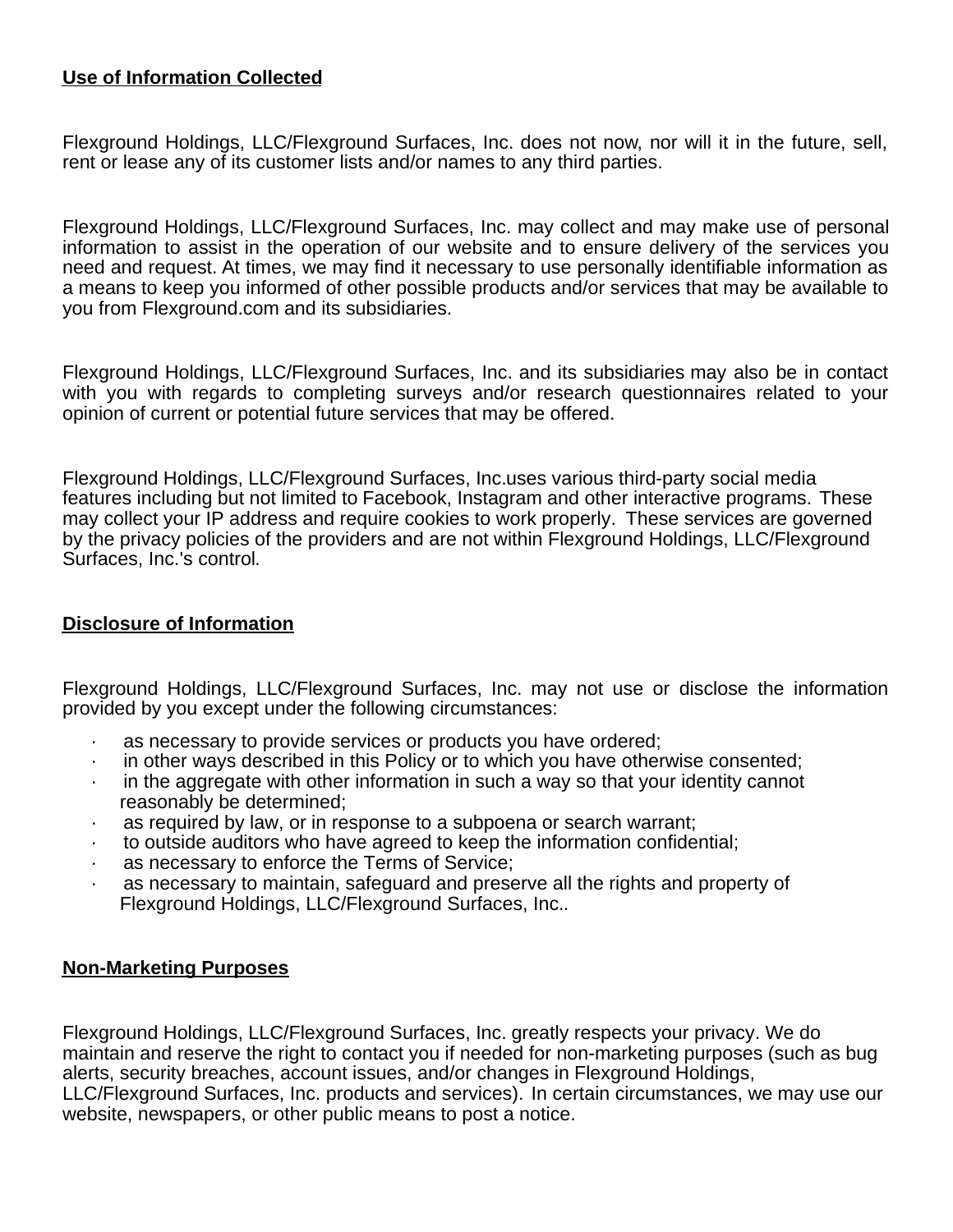#### Children under the age of 13

Flexground Holdings, LLC/Flexground Surfaces, Inc.'s website is not directed to, and does not knowingly collect personal identifiable information from, children under the age of thirteen (13). If it is determined that such information has been inadvertently collected on anyone under the age of thirteen (13), we shall immediately take the necessary steps to ensure that such information is deleted from our system's database, or in the alternative, that verifiable parental consent is obtained for the use and storage of such information. Anyone under the age of thirteen (13) must seek and obtain parent or guardian permission to use this website.

#### Unsubscribe or Opt-Out

All users and visitors to our website have the option to discontinue receiving communications from us by way of email or newsletters. To discontinue or unsubscribe from our website please send an email that you wish to unsubscribe to info@flexground.com. If you wish to unsubscribe or opt-out from any third-party websites, you must go to that specific website to unsubscribe or optout. Flexground Holdings, LLC/Flexground Surfaces, Inc. will continue to adhere to this Policy with respect to any personal information previously collected.

#### Links to Other Websites

Our website does contain links to affiliate and other websites. Flexground Holdings, LLC/Flexground Surfaces, Inc. does not claim nor accept responsibility for any privacy policies, practices and/or procedures of other such websites. Therefore, we encourage all users and visitors to be aware when they leave our website and to read the privacy statements of every website that collects personally identifiable information. This Privacy Policy Agreement applies only and solely to the information collected by our website.

#### Notice to European Union Users

Flexground Holdings, LLC/Flexground Surfaces, Inc.'s operations are located primarily in the United States. If you provide information to us, the information will be transferred out of the European Union (EU) and sent to the United States. (The adequacy decision on the EU-US Privacy became operational on August 1, 2016. This framework protects the fundamental rights of anyone in the EU whose personal data is transferred to the United States for commercial purposes. It allows the free transfer of data to companies that are certified in the US under the Privacy Shield.) By providing personal information to us, you are consenting to its storage and use as described in this Policy.

#### **Security**